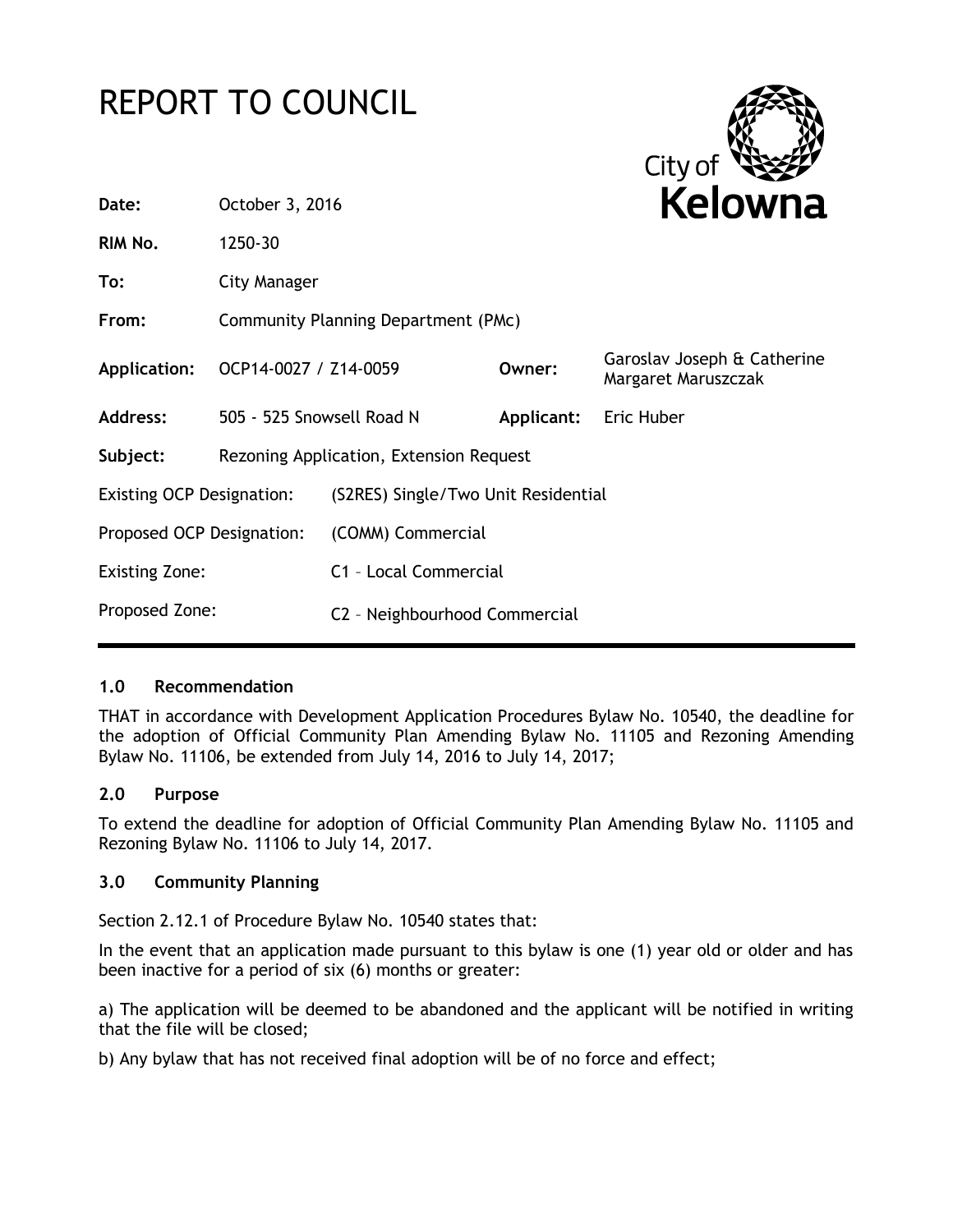c) In the case of an amendment application, the City Clerk will place on the agenda of a meeting of **Council** a motion to rescind all readings of the bylaw associated with that Amendment application.

Section 2.12.2 of the Procedure Bylaw makes provision that upon written request by the applicant prior to the lapse of the application, **Council** may extend the deadline for a period of twelve (12) months by passing a resolution to that affect.

By-Law No. 11105 and 11106 received second and third readings on July 14, 2015 after the Public Hearing held on the same date. The applicant wishes to have this application remain open for an additional twelve (12) months to complete the conditions of adoption.

The applicant is proposing to redevelop the subject property with a new gas bar and convenience store facility. The applicant is continuing to address the site contamination issues related to the gas station that was previously in operation on the property, and has yet to obtain a "certificate of compliance" for the site. The additional time will allow the applicant more time to sort out the outstanding issues associated with this application.

Given the recent activity on the application, an extension to July 14, 2017 is supported.

### **4.0 Background**

There has been a convenience store and gas bar in the location of the intersection of Scenic Road and Glenmore Road for many years. However, this location was a critical component of the recent relocation and upgrade of Glenmore Road (the Glenmore Bypass). The owners of the property had been involved in many design reviews with City staff regarding the design and proposed location of the "Glenmore Bypass" as well as the potential impact on the store site.

The construction of the "Glenmore Bypass" in this location commenced in 2009. In preparation for that activity, the fuel storage tanks were removed and that portion of the property was decontaminated in preparation for road construction activity. The business license for the gas pumps was left to lapse in 2011. It is because of the lapsed business license that the legal nonconforming status of the gas bar and convenience store operating in the C1 – Local Commercial zone was lost, and the application was made to rezone the property to the C2 – Neighbourhood Commercial zone, a zone that allows for the gas bar use.

There had been a level of contaminated site clean–up done on the property as part of the road construction project. However, it was also identified that there was possible contamination under the buildings located on the property. The applicant wishes to have a level of support for the change in zoning prior to the demolition of the buildings on the site to facilitate the remainder of the site decontamination.

#### 4.1 Site Context

The subject property is located south of the intersection of Snowsell Road N. and Glenmore Rd. The property was amended by the consolidation of a surplus closed road dedication in 2012, as part of the adjacent Glenmore Bypass project.